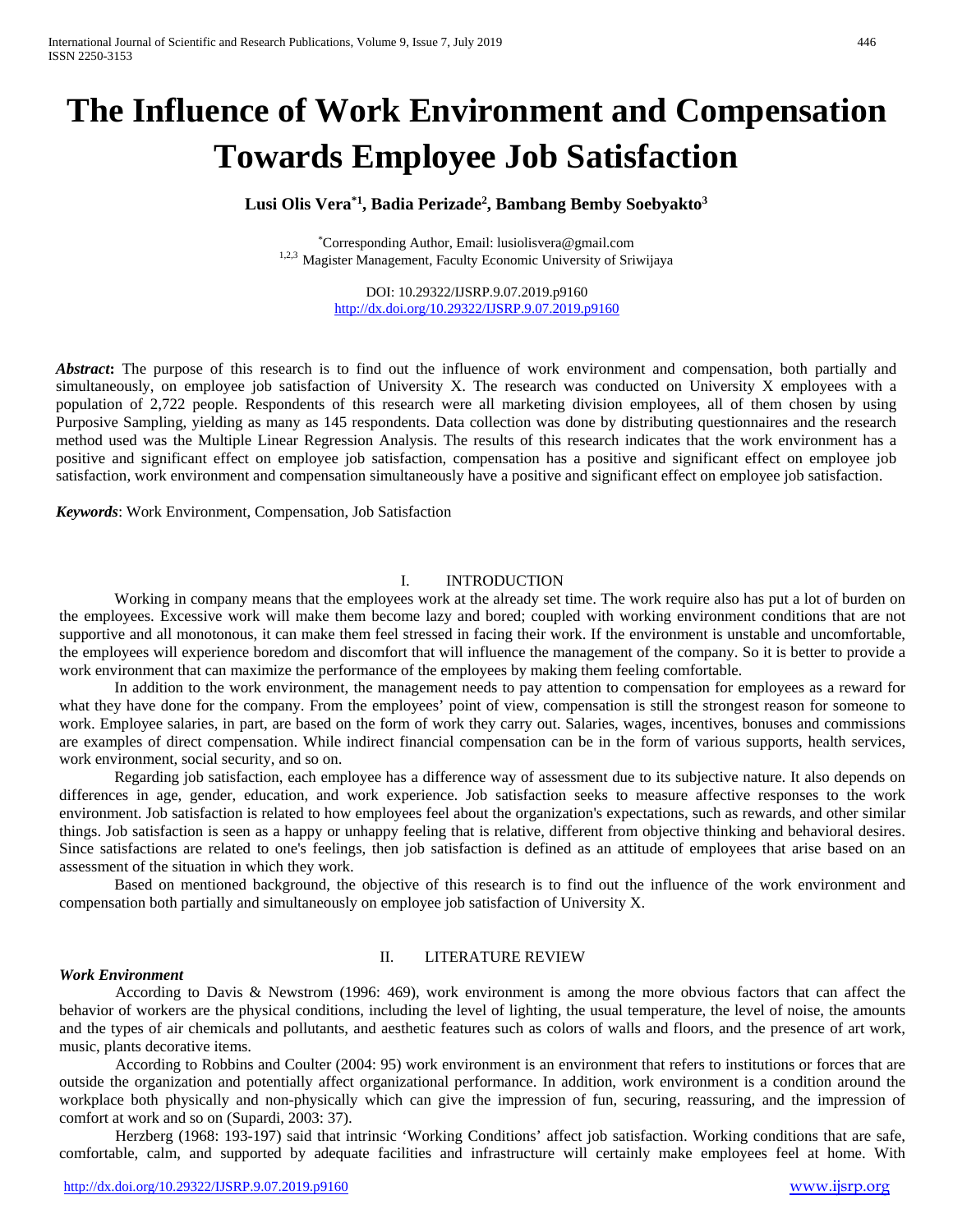comfortable working conditions employees will feel safe and be productive at work. The working conditions included in this category are the physical conditions of the workplace, the number of jobs or facilities available to do the work, which include ventilation, lights, equipment, work place, and work environment.

### *Compensation*

According to Werther and Davis, cited by Hasibuan (2002: 119), "Compensation is what the employee receives in exchange of their work. Whether hourly wages or periodic salaries, personnel department usually designs and administers employee compensation."

Compensation is the total of all the benefits received by employees in lieu of the services they have provided, (Mondy, 2008: 4).Meanwhile, according to Handoko (2000: 155) compensation is everything that employees receive as a reward for their work. Based on the definitions stated above, it can be seen that the essence of the definition of compensation is reward/remuneration provided by an employer to someone who is paid in cash and other forms.

No organization can provide new and fresh spirit to its workforce or increase work productivity if it does not have a realistic compensation system. Compensation if used correctly will provide satisfaction for the employee himself, Herzberg (1968: 193-197).

## *Job satisfaction*

According to Greenberg and Baron (2003: 148), job satisfaction is a positive or negative attitude of individuals towards their work.

According to Mathis (2006: 122), job satisfaction is a positive emotional state that is the result of evaluating one's work experience. Work dissatisfaction arises when someone's expectations are not met. For example, if an employee expects clean and safe working conditions for the job, the employee tends to be dissatisfied if the workplace is dirty and dangerous.

According to Robbins (2007: 79), job satisfaction can be defined as positive feelings towards their work resulting from evaluation of characteristics. Someone with a high level of job satisfaction holds positive feelings towards their work. While dissatisfied people hold negative feelings towards their work. Whereas according to Luthans (2006: 243), job satisfaction is the result of employee perceptions about how well their work provides things that are considered important.

## *Previous Research*

*Mukti Wibowo and Mochammad Al Musadieq, 2014. The Effect of Work Environment on Employee Job satisfaction (A Study on Employees of PT. Telekomunikasi Indonesia Tbk. Kandatel Malang).* The results showed that physical and non-physical work environment variables jointly had a significant effect on employee job satisfaction.

*Septerina and Rusda Irawati, 2018. The Effect of Compensation on Employee Job satisfaction at the Production Section at PT Etowa Packaging Indonesia.* The results showed that financial compensation variables significantly influenced employee job satisfaction, non-financial compensation variables also influenced employee job satisfaction, together both financial compensation and non-financial compensation affected employee job satisfaction.

*Made Nensy Dwijayanti and A.A Sagung Kartika Dewi, 2015. The Effect of Compensation and Work Environment on Employee Satisfaction at the Regional Water Supply Company Tirta Mangutama Bandung.* The results showed that compensation simultaneously and partially had a significant effect on employee job satisfaction, the work environment partially had a significant effect on employee job satisfaction, the work environment was a variable that was stronger than compensation for employee job satisfaction.

*Fauzi, 2017. The Effect of Compensation and Work Environment on Employee Satisfaction at PT Tor Ganda Medan.* The partial test results of compensation variables showed the most dominant significant influence on PT Tor Ganda Medan's job satisfaction, the work environment had a significant effect on PT Tor Ganda Medan's job satisfaction, the results of simultaneous testing of compensation variable and work environment variables simultaneously had a significant effect on variable related to job satisfaction of PT Tor Ganda Medan employees.

# *Frame of Thinking*



Figure 1: Frame of Thinking

# III. RESEARCH METHODS

### *Research Design*

This research only discusses matters relating to predetermined research variables which consisted of work environment and compensation towards employee job satisfaction. This research is a quantitative research where the data are in the form of numbers or qualitative data that are projected as numbers and it employs multiple linear regression analysis.

### *Population and Sample*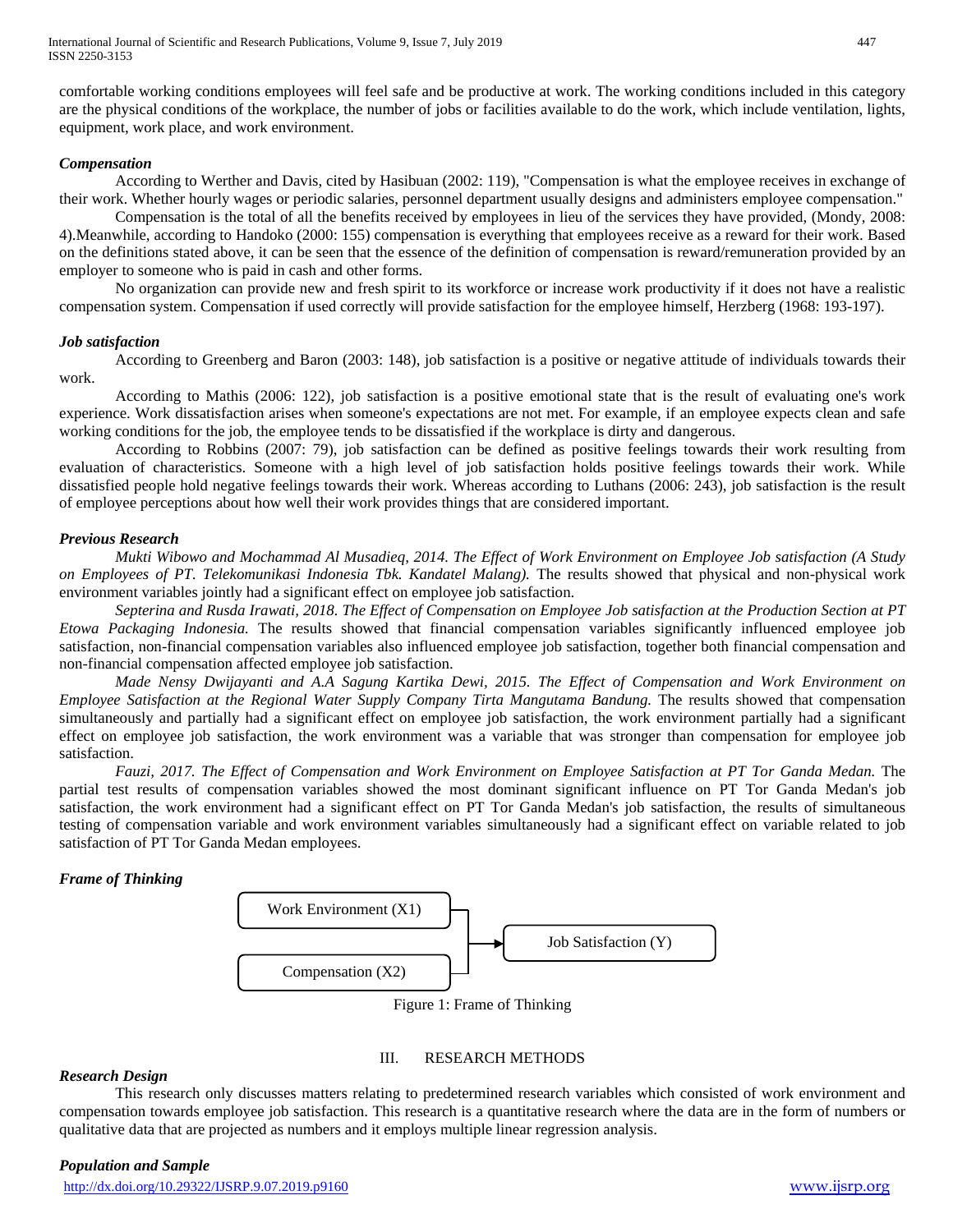This research used a type of purposive sampling, which is one of the non random sampling techniques where the researcher determines the sampling by specifying specific characteristics that are suitable with the objectives of the research so that it is expected to answer the research questions.

The populations of this research were all employees of University X, with a total of 2,722 employees. From those populations, the samples were taken only in the marketing division which amounted to 145 respondents.

## *Data Collecting Technique*

According to Kriyantono (2010: 41), primary data are data obtained by the first data source or first hand in the field. Based on existing opinions, the writer took primary data, namely the main data obtained directly to be used in the research. The data collection techniques that were generated or obtained were done by distributing questionnaires. According to Anwar (2009: 168) questionnaire is a technique of data collection conducted by giving a number of questions or written statements about factual data or opinions related to the respondent's self, which are considered facts or truths that are known and need to be answered by the respondent.

## *Data Analyzing Technique*

# *Validity Test*

Validity test was used to determine the level of validity of the instrument (questionnaire) used in data collection. A questionnaire is said to be valid if the question in the questionnaire is able to express something that will be measured by the questionnaire (Ghozali, 2013: 52).

## *Reliability Test*

Reliability testing was done to find out how accurate or similar the measurement results of twice or more attempts against the same symptoms using the same measuring device. A questionnaire can be said to be reliable or reliable if someone's answer to a question or statement is consistent or stable over time. (Ghozali, 2013: 47).

## *Multicollinearity Test*

Multicollinearity test is used to find out whether in the regression model there was a correlation between independent variables. If there is a correlation, then there is a Multicollinearity (Multiko) problem. A good regression model should not have a correlation between independent variables (Santoso, 2010: 204).

### *Normality Test*

The normality test is used to determine whether in a regression model, the residual value of the regression has a normal distribution. If the distribution of the residual values cannot be considered normal distribution, then it is said that there is a problem with the assumption of normality (Santoso, 2010: 210).

### *Heteroscedasticity Test*

Heteroscedasticity test aims to test whether in the regression model there is an inequality of variance from the residual one observation to another observation. If the residual variance from one observation to another is fixed, then this is called Homokedasticity. And if the variance is different, it is called Heterocedasticity. A good regression model should not be heteroscedasticity (Santoso, 2010: 207).

### *Multiple Linear Regression Analysis*

Multiple linear regression analysis is where the dependent variable is connected or explained by more than one independent variable, maybe two, three, and so on. But it still shows a linear relationship diagram. The general formula for multiple regressions is:

$$
Y = a + b_1 X_1 + b_2 X_2 + e
$$

## Where:

- $a =$  Constant Value
- $b = Regression Coefficient$
- Y = Dependent Variable (Job satisfaction)
- $X_1$  = Work Environment
- $X_2$  = Compensation
- $e = error$

# *T-test (Partial)*

The level of significance used is 95%, so the level of precision or the limit of inaccuracy is (a)  $= 5\% = 0.05$ . The t-test is intended to determine the level of significance of the effect of individual independent variables on the dependent variable. The criteria used are as follows:

- H<sub>0</sub> is accepted if the value of t count  $\leq$  t table or sig value > a

-  $H_a$  is accepted if the value of t count  $\geq$  t table or sig value  $\leq$  a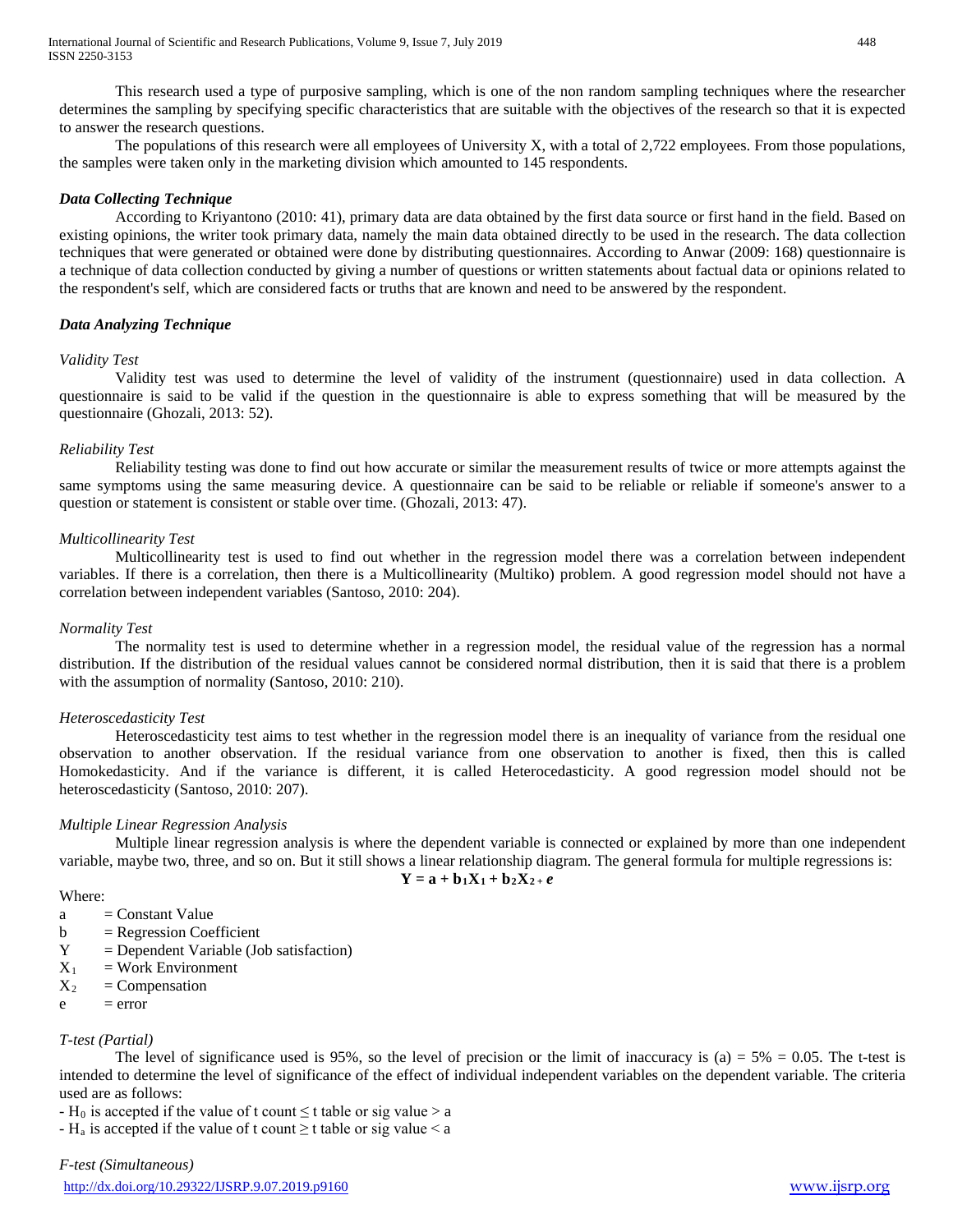The F test is used to determine whether the two independent variables simultaneously influence the dependent variable. The criteria used are as follows:

-  $H_0$  is accepted if the value of F count < F table or sig value > a

-  $H_a$  is accepted if the value of F count > F table or sig value < a

#### IV. RESEARCH RESULT AND DISCUSSION

#### *Research Result*

#### *Validity Test Result*

The results of the validity test ensure that the statement items used have valid values; this is because the value of the statement items shown in the Corrected Item Total Correlation (CITC) column has a value greater than r table. Processed data results where the value of r table =  $0.3610$  (N =  $30$ , alpha =  $5\%$ ) indicates that all indicators in the variable can be said to be valid. The results of the validity test in detail can be seen in table 1 below.

| Tabel 1: Validity Test Result |                |                          |               |  |  |
|-------------------------------|----------------|--------------------------|---------------|--|--|
|                               |                | <b>Corrected Item-</b>   |               |  |  |
| <b>Indicator</b>              | <b>R-table</b> | <b>Total Correlation</b> | <b>Result</b> |  |  |
| LK1                           | 0.361          | 0.644                    | Valid         |  |  |
| LK <sub>2</sub>               | 0.361          | 0.577                    | Valid         |  |  |
| LK3                           | 0.361          | 0.742                    | Valid         |  |  |
| LK4                           | 0.361          | 0.757                    | Valid         |  |  |
| LK5                           | 0.361          | 0.446                    | Valid         |  |  |
| LK6                           | 0.361          | 0.430                    | Valid         |  |  |
| LK7                           | 0.361          | 0.467                    | Valid         |  |  |
| LK8                           | 0.361          | 0.710                    | Valid         |  |  |
| LK9                           | 0.361          | 0.647                    | Valid         |  |  |
| <b>LK10</b>                   | 0.361          | 0.493                    | Valid         |  |  |
| K1                            | 0.361          | 0.393                    | Valid         |  |  |
| K2                            | 0.361          | 0.372                    | Valid         |  |  |
| K <sub>3</sub>                | 0.361          | 0.544                    | Valid         |  |  |
| K4                            | 0.361          | 0.719                    | Valid         |  |  |
| K <sub>5</sub>                | 0.361          | 0.683                    | Valid         |  |  |
| K <sub>6</sub>                | 0.361          | 0.621                    | Valid         |  |  |
| K7                            | 0.361          | 0.414                    | Valid         |  |  |
| K8                            | 0.361          | 0.488                    | Valid         |  |  |
| K <sub>9</sub>                | 0.361          | 0.694                    | Valid         |  |  |
| K10                           | 0.361          | 0.743                    | Valid         |  |  |
| KK1                           | 0.361          | 0.379                    | Valid         |  |  |
| KK <sub>2</sub>               | 0.361          | 0.677                    | Valid         |  |  |
| KK3                           | 0.361          | 0.610                    | Valid         |  |  |
| KK4                           | 0.361          | 0.516                    | Valid         |  |  |
| KK5                           | 0.361          | 0.537                    | Valid         |  |  |
| KK6                           | 0.361          | 0.496                    | Valid         |  |  |
| KK7                           | 0.361          | 0.576                    | Valid         |  |  |
| KK8                           | 0.361          | 0.684                    | Valid         |  |  |
| KK9                           | 0.361          | 0.642                    | Valid         |  |  |
| <b>KK10</b>                   | 0.361          | 0.611                    | Valid         |  |  |
| <b>KK11</b>                   | 0.361          | 0.444                    | Valid         |  |  |
| <b>KK12</b>                   | 0.361          | 0.713                    | Valid         |  |  |
| <b>KK13</b>                   | 0.361          | 0.467                    | Valid         |  |  |
| <b>KK14</b>                   | 0.361          | 0.547                    | Valid         |  |  |
| <b>KK15</b>                   | 0.361          | 0.648                    | Valid         |  |  |
| <b>KK16</b>                   | 0.361          | 0.454                    | Valid         |  |  |
| <b>KK17</b>                   | 0.361          | 0.605                    | Valid         |  |  |
| <b>KK18</b>                   | 0.361          | 0.536                    | Valid         |  |  |

Data Source: SPSS Data Output, 2019

### *Reliability Test Result*

Table 2 below shows that the results of Cronbach's Alpha are all above 0.60. Hence, it can be concluded that the data on the variable Work Environment  $(X1)$ , Compensation  $(X2)$  and Job satisfaction  $(Y)$  are all reliable.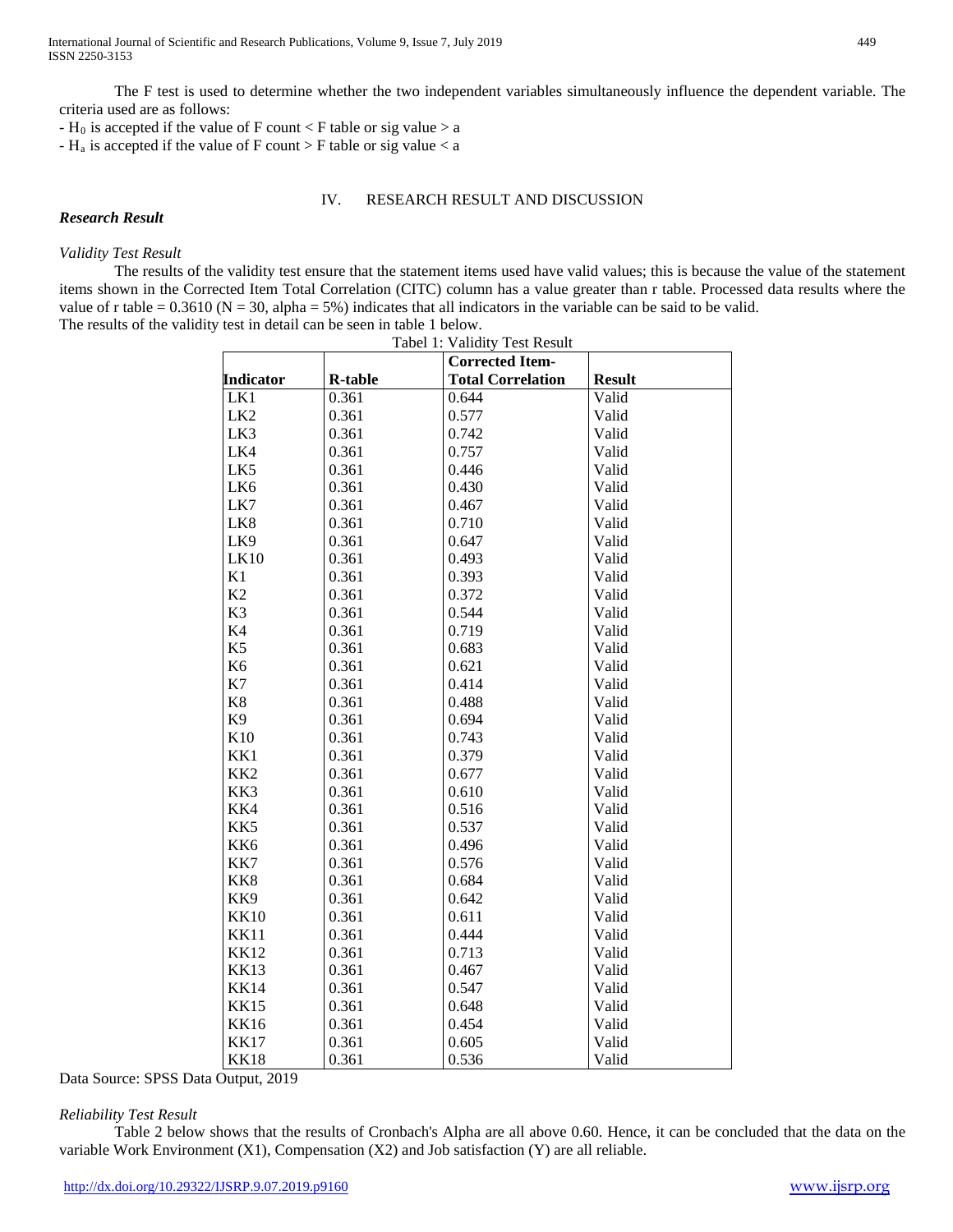The results reliability test can be seen in table 2 below: Tabel 2: Reliability Test Result

| <b>Variable</b>                 |       | Cronbach's Alpha   Cronbach's Alpha Standard | <b>Resulv</b> |
|---------------------------------|-------|----------------------------------------------|---------------|
| Work Environment $(X1)$   0.869 |       | 0.60                                         | Reliable      |
| Compensation $(X2)$             | 0.856 | 0.60                                         | Reliable      |
| <b>Job Satisfaction (Y)</b>     | 0.905 | 0.60                                         | Reliable      |

Data Source: SPSS Data Output, 2019

### *Multicollinearity Test Result*

The results of multicollinearity test are presented in table 3 below:

| Tabel 3: Multicollinearity Test Result |       |       |  |  |  |
|----------------------------------------|-------|-------|--|--|--|
| Model<br>VIF<br><b>Tolerance</b>       |       |       |  |  |  |
| Work Environment (X1)                  | 0.581 | 1.721 |  |  |  |
| Compensation $(X2)$                    | 0.581 |       |  |  |  |
|                                        |       |       |  |  |  |

a. Dependent Variable: Job satisfaction (Y)

Data Source: SPSS Data Output, 2019

Based on the data from the multicollinearity test, the results of the Tolerance score show that there are no variables that have a tolerance value of less than < 0.10, which means there is no correlation between the independent variables with a value of 95%. The calculated VIF value is  $1.721$ , so it can be concluded that the VIF value is  $< 10$ , thus it can be concluded that there is no multicollinearity between the independent variables in the regression model.

# *Normality Test Result*

The following residual normality test results were obtained by using statistical tests using the Kolmogorov-Smirnof test method, by looking at the Asymp.Sig value in the following table 4 below:

| Tabel 4: Normality Test Result            |                                          |            |  |  |  |
|-------------------------------------------|------------------------------------------|------------|--|--|--|
| <b>One-Sample Kolmogorov-Smirnov Test</b> | <b>Unstandardized</b><br><b>Residual</b> |            |  |  |  |
| N                                         |                                          | 145        |  |  |  |
| Normal Parameters <sup>a,b</sup>          | Mean                                     | 0.0000000  |  |  |  |
|                                           | <b>Std. Deviation</b>                    | 6.05686592 |  |  |  |
| Most Extreme Differences                  | Absolute                                 | 0.072      |  |  |  |
|                                           | Positive                                 | 0.035      |  |  |  |
|                                           | Negative                                 | $-0.072$   |  |  |  |
| <b>Test Statistic</b>                     |                                          | 0.072      |  |  |  |
| Asymp. Sig. (2-tailed)                    |                                          | 0.611c     |  |  |  |

### Data Source: SPSS Data Output, 2019

If the probability is  $> 0.05$ , then the distribution of the regression model is considered normal. Based on table 4 above, we can see the value of Asymp. The Sig is  $0.611 > 0.05$  so it can be said that the residual data distribution is normal.

# *Heteroscedasticity Test Result*

The results of the heteroscedasticity test are presented in table 5 below:

| Tabel 5: Heteroscedasticity Test Result |  |
|-----------------------------------------|--|
| <b>Coefficients</b> <sup>a</sup>        |  |
|                                         |  |

| Model                   | Sig.  |
|-------------------------|-------|
| $\vert$ (Constant)      | 0.277 |
| Work Environment $(X1)$ | 0.496 |
| Compensation $(X2)$     |       |

# a. Dependent Variable: Abs\_RES

Data Source: SPSS Data Output, 2019

From the results of the above test, it can be seen that the significance value of the independent variable Work Environment is equal to  $0.496 > 0.05$  and the independent variable Compensation is obtained at  $0.225 > 0.05$ . Thus, it can be concluded that there is no problem of heteroscedasticity in the regression model.

# *Multiple Linear Regressions Analysis Result*

<http://dx.doi.org/10.29322/IJSRP.9.07.2019.p9160> [www.ijsrp.org](http://ijsrp.org/) Multiple linear regression analysis is used to determine whether the primary data tested, namely the Work Environment and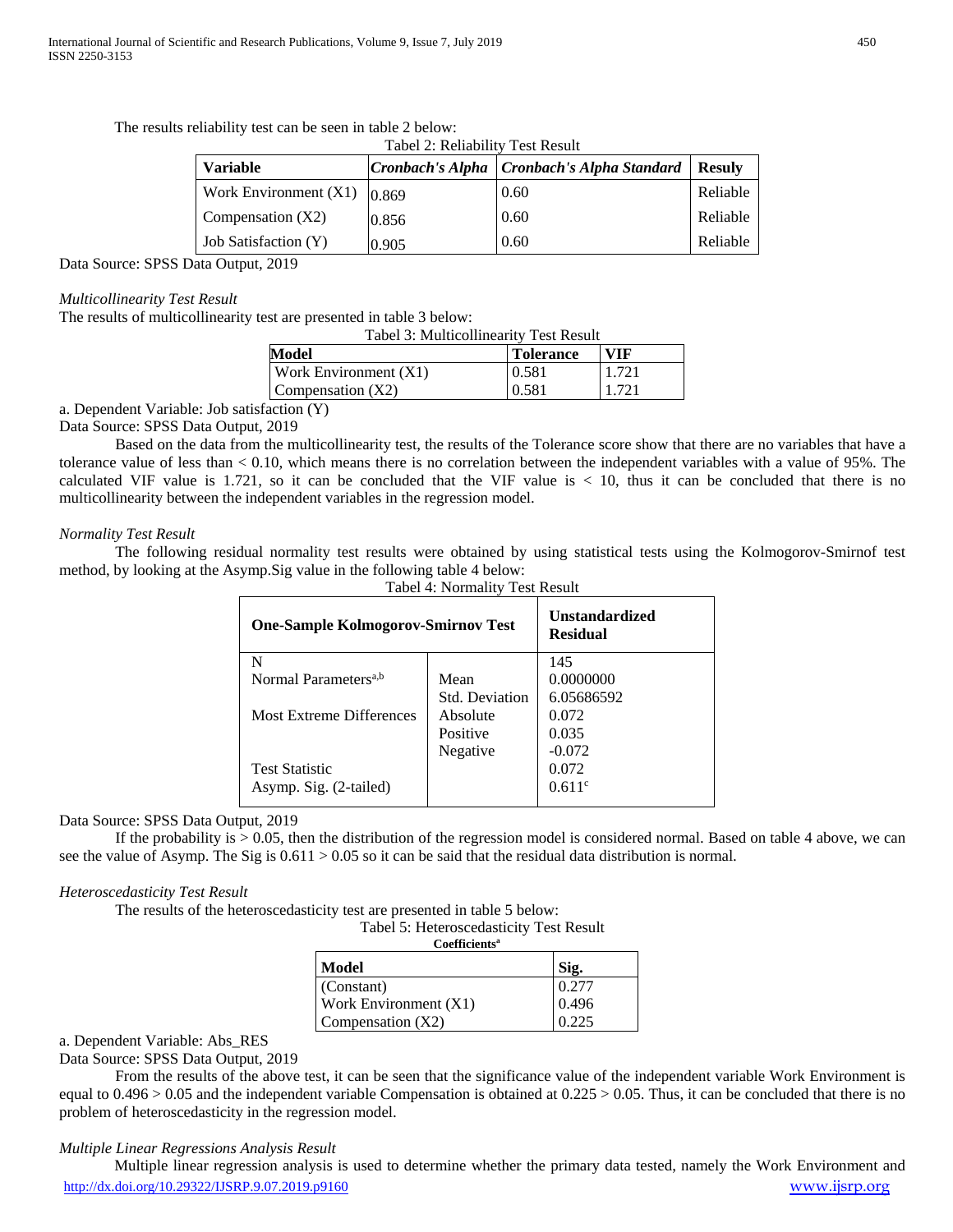Compensation has an influence on Employee Job satisfaction at University X. Based on the calculation of the data, we obtained the following result in table 6 below:

|  |  |  | Tabel 6: Multiple Linear Regressions Analysis Result |  |
|--|--|--|------------------------------------------------------|--|
|  |  |  |                                                      |  |

| Coefficients <sup>a</sup>      |       |                   |                     |  |  |  |  |
|--------------------------------|-------|-------------------|---------------------|--|--|--|--|
|                                |       | Unstandardized    | <b>Standardized</b> |  |  |  |  |
|                                |       | Coefficients      | Coefficients        |  |  |  |  |
| Model                          | B     | <b>Std. Error</b> | <b>Beta</b>         |  |  |  |  |
| (Constant)                     | 9.882 | 4.394             |                     |  |  |  |  |
| <b>Work Environment</b> $(X1)$ | 0.372 | 0.129             | 0.203               |  |  |  |  |
| Compensation $(X2)$            |       | 0.126             | 0.624               |  |  |  |  |

a. Dependent Variable: Job satisfaction (Y)

Data Source: SPSS Data Output, 2019

From table 6 above, the regression formula is obtained as follows:

## $Y = 9.882 + 0.372X_1 + 1.117X_2$

The regression formula above can be explained as follows:

- Constant of 9,882 means that if the work environment variable  $(X1)$  and compensation  $(X2)$  is 0, then the value of job satisfaction (Y) is 9,882. The current job satisfaction of University X employees is 9,882 units, assuming that the working environment and compensation variables are currently constant.
- The regression coefficient of work environment variable  $(X1)$  is 0.372; meaning that if the other independent variables are fixed values and the work environment variable increases by 1 unit, then job satisfaction (Y) will increase by 0.372. The coefficient is positive, meaning that there is a positive relationship between the work environment and job satisfaction, the more the value of the work environment rises, the higher the value of employee job satisfaction.
- The compensation variable regression coefficient  $(X2)$  is 1.117; meaning if another independent variable is fixed and the compensation variable rises by 1 unit, then job satisfaction (Y) will increase by 1,117. The coefficient is positive, meaning that there is a positive relationship between compensation and job satisfaction, the more the compensation value rises, the higher the value of employee job satisfaction.

## *T-test (Partial) Result*

Based on the results of data calculation, the following results of the t-test in table 7 are shown:

| Tabel 7: T-test Result |  |
|------------------------|--|
|------------------------|--|

| <b>Coefficients</b> <sup>a</sup> |       |              |  |  |  |
|----------------------------------|-------|--------------|--|--|--|
| Model                            | т     | $\dot{12}$ . |  |  |  |
| (Constant)                       | 2.249 | 0.026        |  |  |  |
| Work Environment (X1)            | 2.887 | 0.004        |  |  |  |
| Compensation (X2)                | 8.889 |              |  |  |  |

a. Dependent Variable: Job satisfaction (Y)

Data Source: SPSS Data Output, 2019

T-table can be searched in distribution table of t at  $0.05/2$  significance = 0.025 (2-tailed test) with df = n-k-1, where n is the number of respondents and k is the number of independent variables. So,  $df = 145-2-1 = 142$ , thus the t-table is 1.9766.

- First Hypothesis: Based on the results of the significance test of the Work Environment variable (X1), it was obtained a significant value at  $\alpha = 0.05$  where the t-count value> t-table (2.877> 1.9766) or value (Sig.) 0.004 <0.05. This means that the influence of the work environment on job satisfaction of University X employees is significant. This also proves that the first hypothesis which states that the work environment has a positive and significant effect on employee job satisfaction at University X is proven to be acceptable.
- Second Hypothesis: Based on the results of the test of the significance of the Compensation variable (X2), we got a significant value at  $\alpha$  = 0.05 where the value is calculated> t-table (8.889> 1.9766) or value (Sig.) 0.000 <0.05. This means that the effect of compensation on job satisfaction of University X employees is significant. This also proves that the second hypothesis which states that compensation has a positive and significant effect on employee job satisfaction at University X is proven to be acceptable.

### *F-test (Simultaneous) Result*

Data from the simultaneous test results (F-test) are presented in table 8 below:

|                                       | Tabel 8: F-test Result                                                   |                       |    |                    |         |                    |  |  |
|---------------------------------------|--------------------------------------------------------------------------|-----------------------|----|--------------------|---------|--------------------|--|--|
|                                       | <b>ANOVA</b> <sup>a</sup>                                                |                       |    |                    |         |                    |  |  |
| Model                                 |                                                                          | <b>Sum of Squares</b> | df | <b>Mean Square</b> | F       | Sig.               |  |  |
|                                       | Regression                                                               | 7718.677              |    | 3859.338           | 103.739 | 0.000 <sup>b</sup> |  |  |
| Residual<br>5282.730<br>37.202<br>142 |                                                                          |                       |    |                    |         |                    |  |  |
|                                       | 13001.407<br>144<br>Total                                                |                       |    |                    |         |                    |  |  |
|                                       | a. Dependent Variable: Job Satisfaction (Y)                              |                       |    |                    |         |                    |  |  |
|                                       | b. Predictors: (Constant), Compensation $(X2)$ , Work Environment $(X1)$ |                       |    |                    |         |                    |  |  |

Data Source: SPSS Data Output, 2019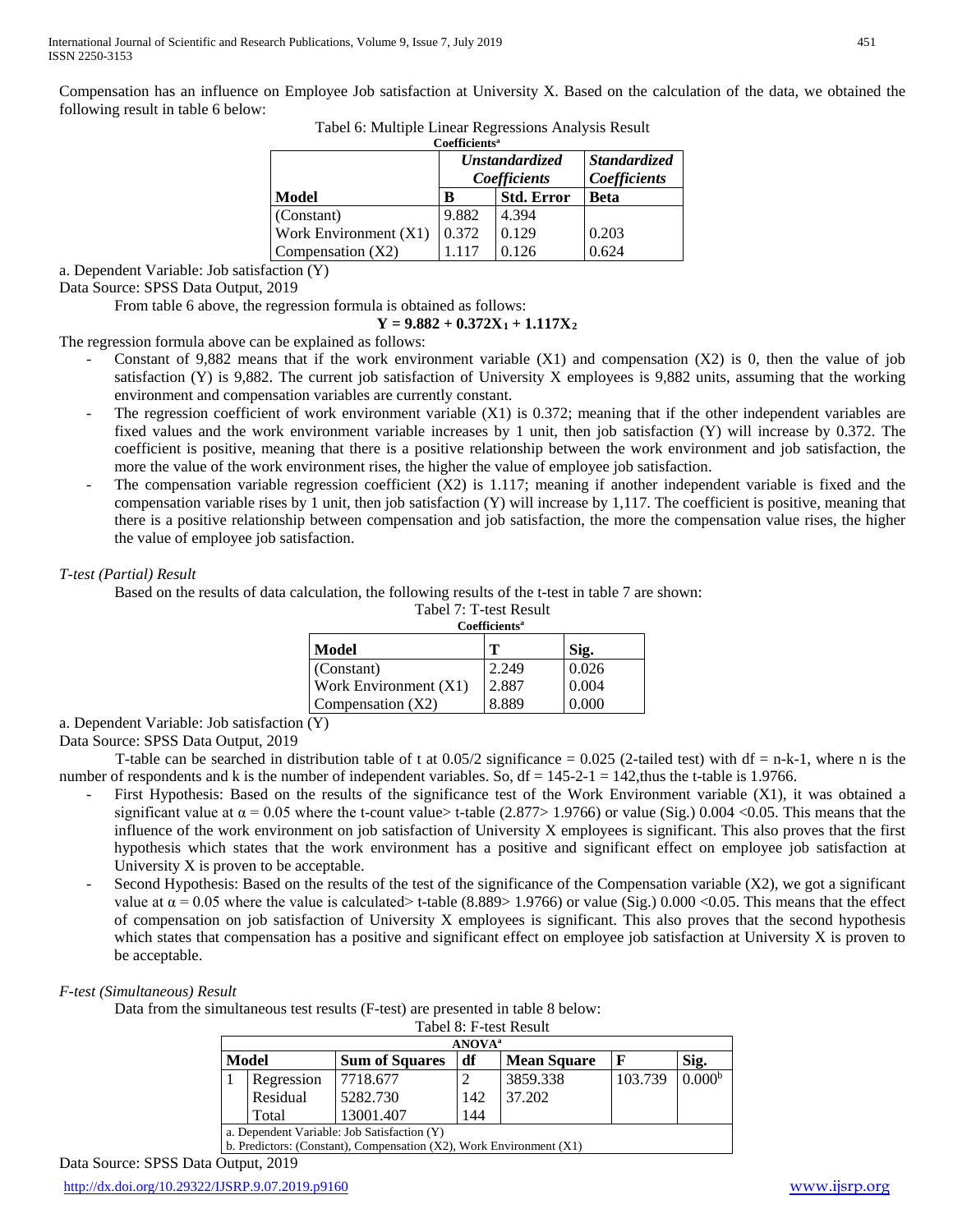F-table can be found in the F distribution table at 0.05 significance with the provisions df1 = k-1 or 3-1 = 2, and df2 = n-k or  $145-3 = 143$ , where k is the number of variables. So, we obtained F table of 3.0593.

Third Hypothesis: Based on the F-test results (Anova), it was found that the obtained F count was 103,739 greater than F table of 3.0593 and the level of significance simultaneously sig F was 0,000. This shows that simultaneously the independent variables in the research namely Work Environment (X1) and Compensation (X2) have a significant effect on the dependent variable of Job satisfaction (Y). This also proves that the third hypothesis which states that the work environment and compensation simultaneously have a positive and significant effect on employee job satisfaction at University X is proven to be acceptable.

#### *Discussion*

- The results of the first hypothesis test show that the work environment has a positive and significant effect on employee job satisfaction at University X. This finding is supported by the theory put forward by Robbins (2002: 36) that one of the factors influencing job satisfaction is the work environment, where job satisfaction is an attitude shown by employees to their work. Job satisfaction will be achieved if the work environment around the employee is considered such as spatial planning, cleanliness of the workspace, facilities, tools, temperature, and noise levels so as to create personal comfort and feeling of easiness of doing good work for employee. The results of this research are also in line with previous research by (Wibowo and Musadieq, 2014) which explains that the work environment has a positive and significant effect on employee job satisfaction. Based on the results of this research, it can be concluded that if the work environment variable is established well, it will have a positive impact on increasing employee job satisfaction. The environmental conditions in question are not only limited to comfort, security and workplace facilities, but also work procedures that are clear and easy to understand by employees.
- The results of the second hypothesis test show that compensation has a positive and significant effect on employee job satisfaction at University X. This finding is supported by Sofyandi's statement (2013: 162) that the purpose of providing compensation is to provide job satisfaction to employees, meaning if the company provides compensation that is in accordance with the expectations of employees, it will create job satisfaction. The results of this research are also in line with previous research by (Septerina and Irawati, 2018) which explains that compensation has a positive and significant effect on employee job satisfaction. Based on the results of this research, it can be concluded that if the compensation variable is given well, it will have a positive impact on increasing employee job satisfaction. The process of determining compensation needs to pay attention to fairness and feasibility requirements and be competitive with similar competitors, in the sense that the salary received is in accordance with the workload, giving incentives to increase work morale and providing overtime equitable so that employees will be happier and have satisfaction in their work.
- The results of the third hypothesis test show that the work environment and compensation simultaneously have a positive and significant effect on employee job satisfaction at University X. This is consistent with the theory stated by Nitisemito (2013: 75) which states that a good work environment will lead to feelings of satisfaction in employees so that they can give a positive influence on employee job satisfaction, then as revealed by Rivai (2009: 762) that one of the goals of compensation will be able to meet physical needs, social status and selfishness, in order to obtain job satisfaction from his position. The results of this research are in line with previous research by (Fauzi, 2017) which explains that the work environment and compensation simultaneously have a positive and significant effect on employee job satisfaction. Based on the results of this research, it can be concluded that if the work environment is good and compensation is given well, it will have a positive impact on increasing employee job satisfaction. If the work environment is good enough, the employee can work well too, as well as if the compensation by the institution is appropriate and fair so that employees feel satisfied with their work.

#### *Conclusion*

## V. CONCLUTIONS AND RECOMMENDATIONS

The conclusions based on the analysis and discussions of this research are as follows:

- 1. The work environment has a positive and significant effect on employee job satisfaction at University X
- 2. Compensation has a positive and significant effect on employee job satisfaction at University X
- 3. Work environment and compensation simultaneously have a positive and significant effect on employee job satisfaction at University X

#### *Recommendation*

Based on the conclusions above, it is necessary to make improvements concerning the research conducted. As for suggestions for further research, it is expected that the results of this research can be used as a reference material or further research literature related to the variables under discussion, namely the work environment and compensation to employee job satisfaction, and it is expected that further research can use dimensions in the opinion of other experts so that later they can known what dimensions have the maximum effect on employee job satisfaction. In addition, further research can use different research objects with a wider scope and even more samples.